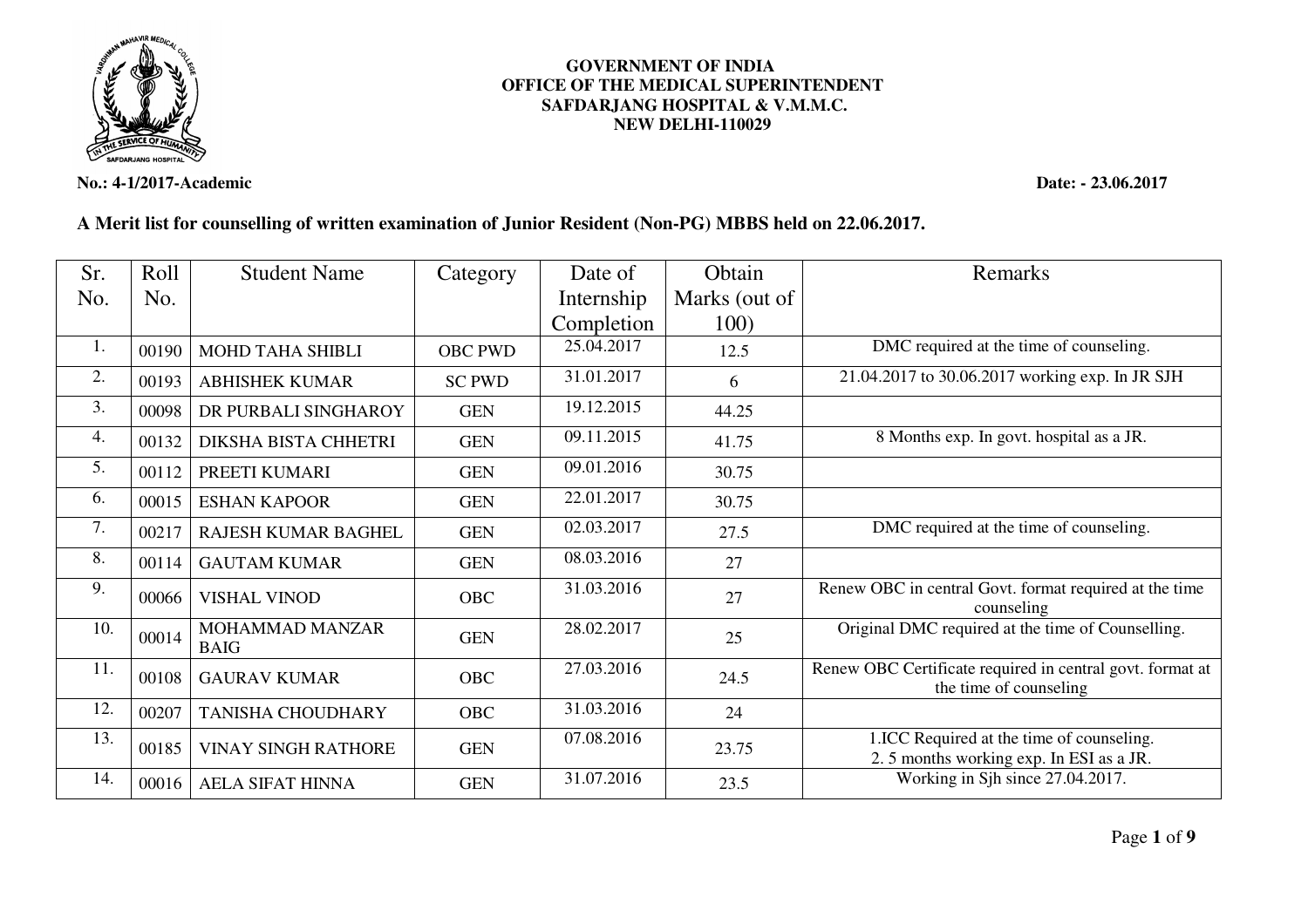| 15. | 00099 | <b>TARAMATI</b>                          | <b>OBC</b> | 31.03.2017 | 23.5  | DMC required at the time of counseling.                                                   |
|-----|-------|------------------------------------------|------------|------------|-------|-------------------------------------------------------------------------------------------|
| 16. | 00225 | <b>PRASHANT</b>                          | <b>GEN</b> | 23.09.2015 | 23.25 |                                                                                           |
| 17. | 00054 | YOGESHWAR KALLA                          | <b>GEN</b> | 01.07.2015 | 23    | 6 Months exp. In Neurosurgey deppt. In sjh.                                               |
| 18. | 00055 | <b>RAVINDRA PAHADI</b>                   | <b>SC</b>  | 27.10.2016 | 22.75 |                                                                                           |
| 19. | 00188 | <b>PAVAN KUMAR</b>                       | <b>GEN</b> | 03.01.2017 | 22.5  |                                                                                           |
| 20. | 00039 | <b>ONKAR SINGH</b>                       | <b>GEN</b> | 30.11.2015 | 22    |                                                                                           |
| 21. | 00034 | <b>BHAVANA</b>                           | <b>GEN</b> | 31.12.2015 | 22    |                                                                                           |
| 22. | 00095 | <b>GOVIND MISHRA</b>                     | <b>GEN</b> | 09.06.2016 | 21.25 |                                                                                           |
| 23. | 00163 | <b>SANCHAY PANDEY</b>                    | <b>GEN</b> | 19.03.2017 | 21    | DMC required at the time of counseling.                                                   |
| 24. | 00177 | ROSANGLIANI CHERAND<br><b>MOMIN</b>      | <b>ST</b>  | 03.03.2016 | 20.5  |                                                                                           |
| 25. | 00202 | <b>SHWETA DWIVEDI</b>                    | <b>GEN</b> | 10.04.2017 | 20.25 | DMC required at the time of counseling.                                                   |
| 26. | 00007 | <b>ROHAN SAHEBRAO</b><br><b>BAVISKAR</b> | <b>SC</b>  | 05.02.2017 | 20    |                                                                                           |
| 27. | 00011 | <b>SANJAY KR MISHRA</b>                  | <b>GEN</b> | 28.02.2017 | 20    |                                                                                           |
| 28. | 00162 | <b>KAPIL RAMPUTTY</b>                    | <b>GEN</b> | 31.12.2015 | 19.75 | 3 months & 10 days exp. In AIIMS as a JR.                                                 |
| 29. | 00002 | <b>GOVIND KUMAR</b><br><b>SHARMA</b>     | <b>GEN</b> | 29.03.2016 | 19.75 |                                                                                           |
| 30. | 00135 | <b>BHASKAR PATIL</b>                     | <b>GEN</b> | 07.10.2016 | 19.75 | 1. DMC required at the time of counseling.<br>2. $2 \& 1/2$ months exp. In AIIMS as a JR. |
| 31. | 00073 | <b>AFROZ NAYYAR</b>                      | <b>GEN</b> | 29.03.2016 | 19.5  |                                                                                           |
| 32. | 00196 | <b>RISHABH PANDEY</b>                    | <b>GEN</b> | 10.04.2017 | 19.5  | DMC required at the time of counseling.                                                   |
| 33. | 00025 | <b>ANJALI SUMAN</b>                      | <b>GEN</b> | 23.09.2015 | 19.25 | Working Exp. In SJH w.e.f. 21.09.16 to 18.12.16 in O&G<br>deptt                           |
| 34. | 00109 | RAM CHANDER GAUTAM                       | <b>SC</b>  | 31.03.2016 | 18.75 |                                                                                           |
| 35. | 00187 | <b>VIVEK SHARMA</b>                      | <b>GEN</b> | 01.11.2016 | 18.75 |                                                                                           |
| 36. | 00100 | <b>LALJI VERMA</b>                       | <b>OBC</b> | 21.03.2017 | 18.75 | Working in Sjh as a Jr in CTVS since 29.04.2017 to<br>30.06.2017.                         |
| 37. | 00115 | <b>ISHANT BHARDWAJ</b>                   | <b>GEN</b> | 31.03.2017 | 18.75 | 2 months working exp. as a JR in AIIMS                                                    |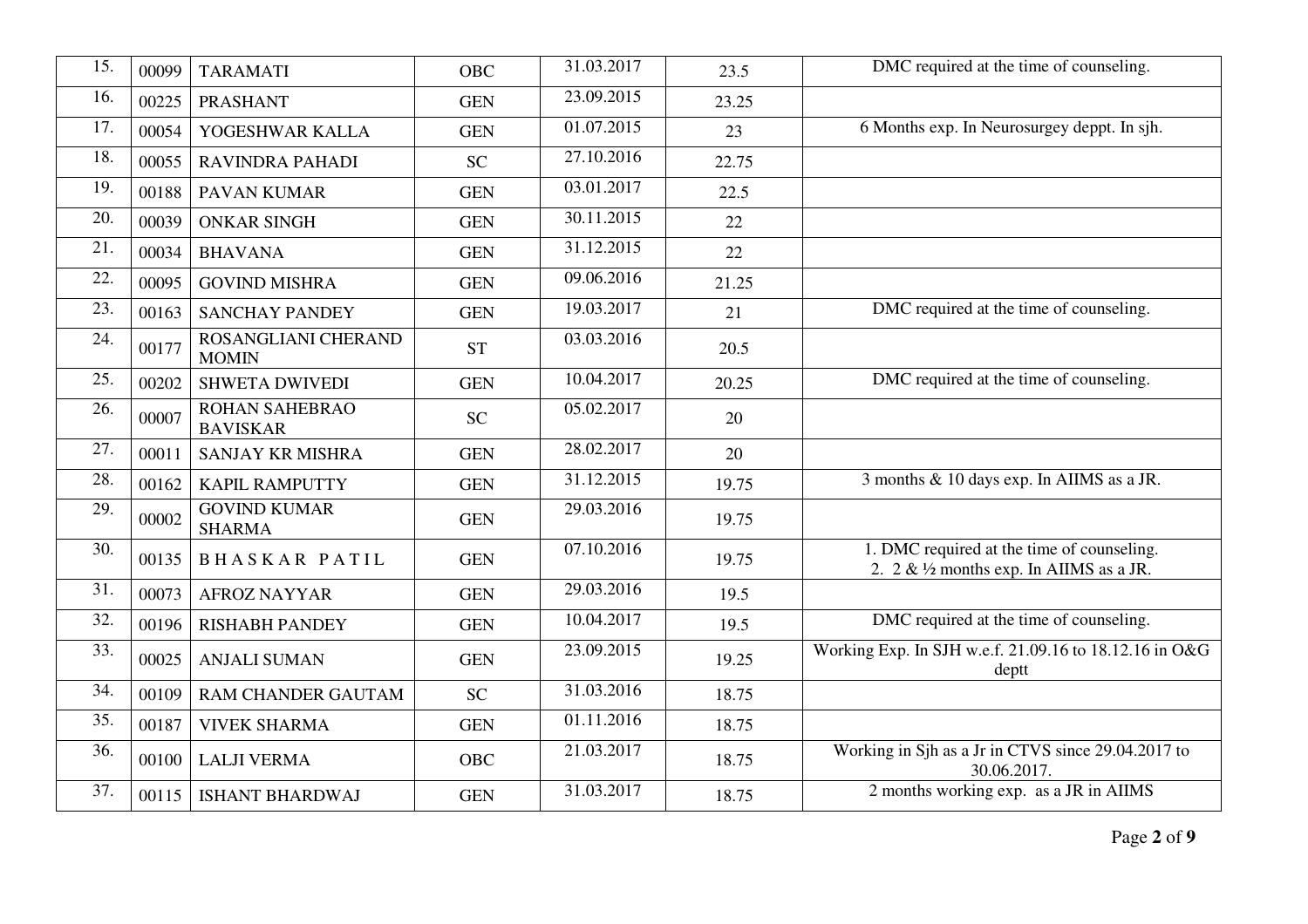| 38. | 00026 | <b>KHUSHBOO RANI</b>                    | <b>GEN</b> | 24.02.2016                | 18.5  |                                                                               |
|-----|-------|-----------------------------------------|------------|---------------------------|-------|-------------------------------------------------------------------------------|
| 39. | 00127 | <b>ANKITA DIXIT</b>                     | <b>GEN</b> | 03.03.2017                | 18.5  |                                                                               |
| 40. | 00038 | HEMENDRA CHANDRA                        | <b>GEN</b> | 23.03.2017                | 18.5  | Original DMC required at the time of Counselling.                             |
| 41. | 00079 | SHAHZAD ALAM                            | <b>GEN</b> | $\overline{19.01}$ , 2016 | 18.25 |                                                                               |
| 42. | 00194 | <b>DR RAHUL</b><br><b>RAGHUWANSHI</b>   | <b>GEN</b> | 22.05.2016                | 18.25 |                                                                               |
| 43. | 00017 | <b>AMIT KUMAR SINGH</b>                 | <b>SC</b>  | 02.01.2017                | 18.25 | Working in Sjh since 07.04.2017                                               |
| 44. | 00227 | <b>ROHIT KUMAR</b>                      | <b>GEN</b> | 31.01.2017                | 18.25 |                                                                               |
| 45. | 00130 | <b>MD IMTIAS KHAN</b>                   | <b>GEN</b> | 30.03.2016                | 18    |                                                                               |
| 46. | 00022 | <b>DIWAKAR KUMAR</b>                    | <b>GEN</b> | 23.09.2015                | 17.75 |                                                                               |
| 47. | 00096 | <b>TEJAL KAILASH</b><br><b>BIDHALAN</b> | <b>SC</b>  | 12.03.2017                | 17.5  |                                                                               |
| 48. | 00156 | <b>BHAWANI SINGH SAINI</b>              | <b>OBC</b> | 15.03.2017                | 17.5  | OBC Certificate required in central govt. format at the<br>time of counseling |
| 49. | 00008 | <b>UPENDRA KUMAR</b><br><b>GUPTA</b>    | <b>GEN</b> | 29.08.2016                | 17.25 | Working in RML Hospital since 19.05.2017                                      |
| 50. | 00231 | <b>KADAMBARI</b>                        | <b>GEN</b> | 31.03.2017                | 17.25 |                                                                               |
| 51. | 00021 | <b>VIPIN DEV</b>                        | <b>SC</b>  | 31.12.2015                | 17    |                                                                               |
| 52. | 00036 | DR RAKESH SIGAR                         | <b>GEN</b> | 01.07.2016                | 17    | Working in sjh in Paediatrics deptt. Since 29.04.2017                         |
| 53. | 00071 | <b>SANGEETA SONAM</b>                   | <b>OBC</b> | 05.03.2017                | 17    | DMC required at the time of counseling.                                       |
| 54. | 00094 | <b>RITUPARNA JANA</b>                   | <b>GEN</b> | 09.06.2016                | 16.5  |                                                                               |
| 55. | 00004 | <b>ARPITA MAJUMDER</b>                  | <b>GEN</b> | $\overline{21.01.2016}$   | 16.25 |                                                                               |
| 56. | 00013 | <b>KHUSHAL RAO</b><br><b>HURMADE</b>    | <b>SC</b>  | 30.03.2016                | 16.25 | Original DMC required at the time of Counselling.                             |
| 57. | 00097 | PIYUSH KUMAR                            | <b>GEN</b> | 20.03.2017                | 16.25 |                                                                               |
| 58. | 00120 | <b>CHANDER MANNI</b>                    | <b>OBC</b> | 31.03.2017                | 16.25 |                                                                               |
| 59. | 00222 | ARVIND KUMAR ANAL                       | <b>GEN</b> | 07.03.2016                | 16    |                                                                               |
| 60. | 00064 | <b>GEETA RANI</b>                       | <b>GEN</b> | 15.02.2017                | 16    |                                                                               |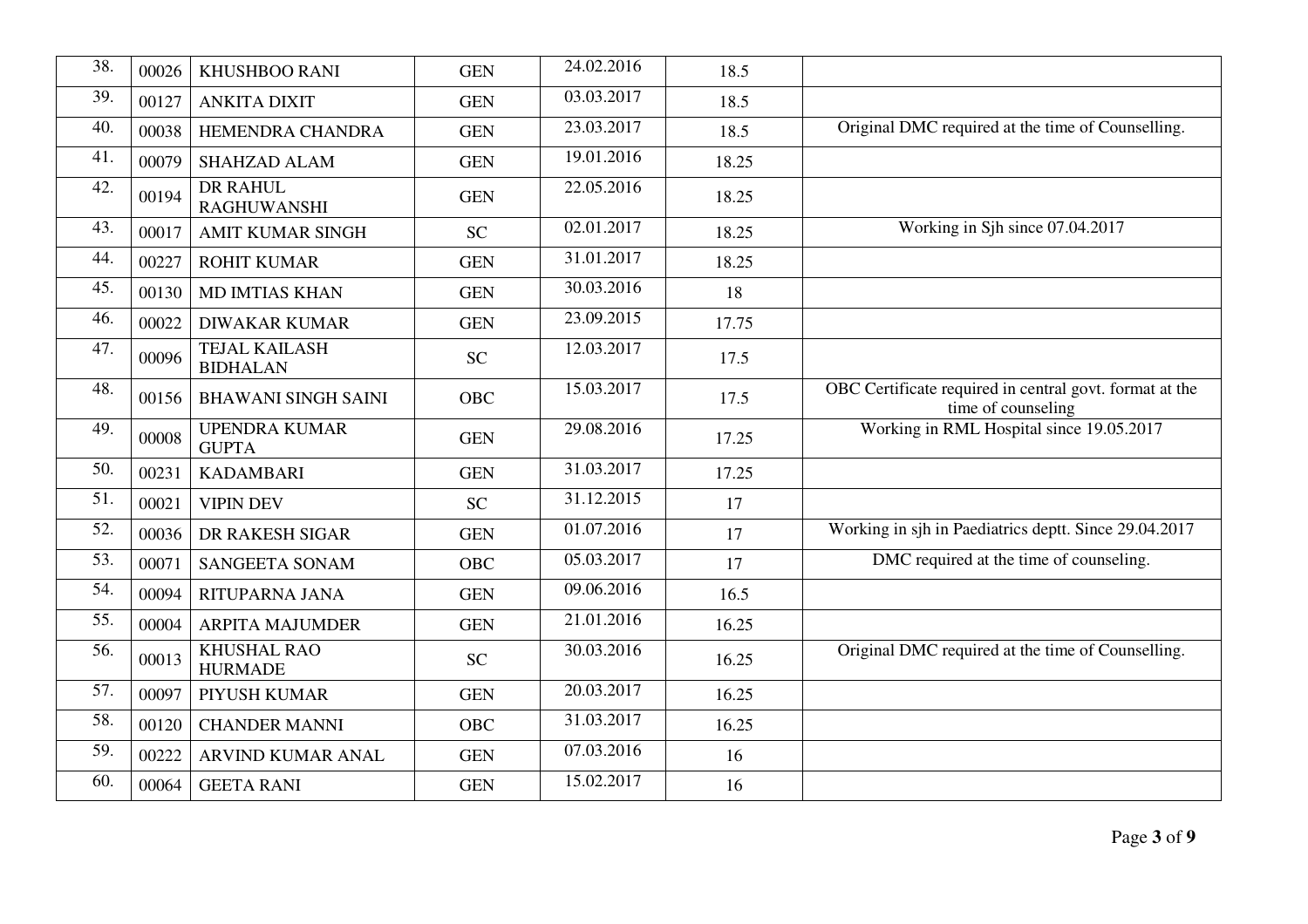| 61. | 00072 | <b>RAJIV KUMAR JHA</b>                | <b>GEN</b> | 13.06.2016               | 15.5  |                                                                                           |
|-----|-------|---------------------------------------|------------|--------------------------|-------|-------------------------------------------------------------------------------------------|
| 62. | 00037 | <b>KOMAL</b>                          | <b>GEN</b> | $\overline{01.07}$ .2016 | 15.5  | Working in sjh in Paediatrics deptt. Since 16.03.2017.                                    |
| 63. | 00208 | <b>BUSHRA</b><br><b>MOKHTAR</b>       | <b>GEN</b> | 13.04.2017               | 15.5  | DMC required at the time of counseling.                                                   |
| 64. | 00195 | ANURADHA KUSHWAH                      | <b>GEN</b> | 15.01.2016               | 15.25 | 2 months exp. In Sjh as a JR.                                                             |
| 65. | 00220 | <b>TRISHA MAJUMDAR</b>                | <b>GEN</b> | 15.07.2016               | 15.25 |                                                                                           |
| 66. | 00212 | <b>CHIRAG KIRAN SHAH</b>              | <b>GEN</b> | 01.03.2016               | 15    |                                                                                           |
| 67. | 00035 | NEMARAM KULIYA                        | <b>GEN</b> | 01.07.2016               | 14.75 |                                                                                           |
| 68. | 00041 | <b>NIRDOSH KUMAR</b><br><b>RAJPUT</b> | <b>OBC</b> | 03.01.2017               | 14.75 |                                                                                           |
| 69. | 00203 | <b>SANA BEG</b>                       | <b>GEN</b> | 30.03.2017               | 14.5  | DMC required at the time of counseling.                                                   |
| 70. | 00204 | MUGHAKA SUMI                          | <b>ST</b>  | 30.03.2017               | 14.25 |                                                                                           |
| 71. | 00126 | <b>AMIT KUMAR</b>                     | <b>GEN</b> | 30.03.2016               | 14    |                                                                                           |
| 72. | 00176 | <b>SHIVAM</b>                         | <b>GEN</b> | 17.08.2016               | 14    |                                                                                           |
| 73. | 00049 | <b>GAURAV KUMAR</b>                   | <b>SC</b>  | 31.03.2016               | 13.75 | Working exp. As a JR in Haematology in sjh since<br>01.07.2016 to 31.12.2016.             |
| 74. | 00090 | <b>SORAM MALASANA</b><br><b>DEVI</b>  | <b>GEN</b> | 07.01.2017               | 13.75 |                                                                                           |
| 75. | 00189 | <b>ARNAB DAS</b>                      | <b>SC</b>  | 03.03.2016               | 13.5  |                                                                                           |
| 76. | 00167 | <b>RUBIN SHARMA</b>                   | <b>GEN</b> | 15.04.2017               | 13.5  | DMC required at the time of counseling.                                                   |
| 77. | 00056 | <b>RAM SAGAR YADAV</b>                | <b>OBC</b> | 31.01.2017               | 13.25 |                                                                                           |
| 78. | 00138 | <b>VARSHA VARGHESE</b>                | <b>GEN</b> | 02.05.2017               | 13.25 | 1. DMC required at the time of counseling.<br>2. ICC Required at the time of Counselling. |
| 79. | 00068 | <b>SOMYA RANJAN</b>                   | <b>GEN</b> | 05.03.2017               | 13    | Original DMC required at the time of Counselling.                                         |
| 80. | 00228 | <b>ASHISH KUMAR</b>                   | <b>GEN</b> | 31.03.2017               | 12.75 |                                                                                           |
| 81. | 00215 | <b>SAURABH VERMA</b>                  | <b>GEN</b> | 10.04.2017               | 12.75 | DMC required at the time of counseling.                                                   |
| 82. | 00048 | POOJA PATHAK                          | <b>GEN</b> | 15.03.2016               | 12.5  | Working exp. As a JR in paed. Surgery in sjh since<br>28.09.2016 to 31.12.2016.           |
| 83. | 00172 | <b>VIPANDEEPKAUR</b>                  | <b>GEN</b> | 23.03.2016               | 12.5  |                                                                                           |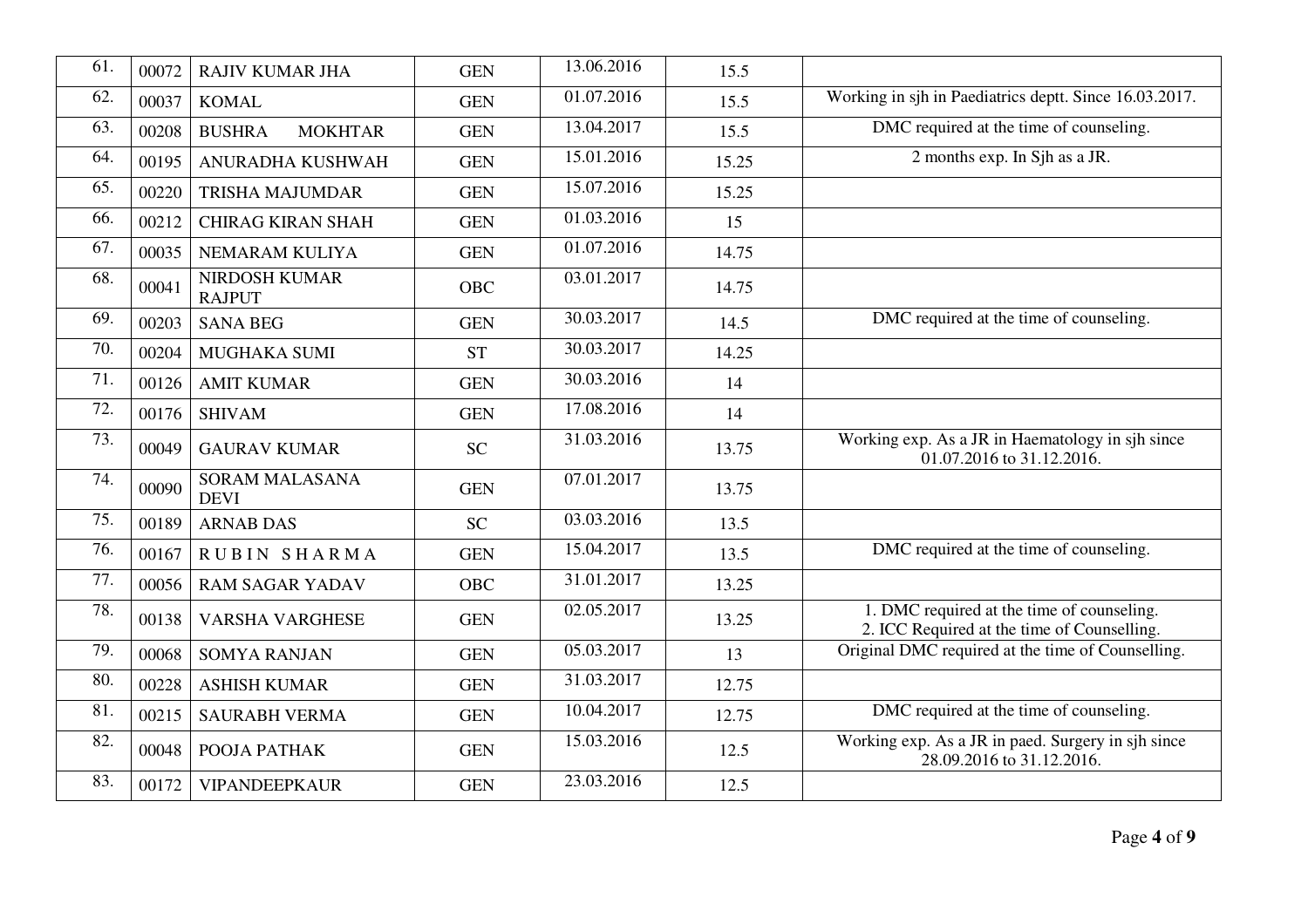| 84.  | 00061 | <b>ABHISHEK SHARMA</b>                  | <b>GEN</b> | 27.10.2016 | 12.5  |                                                                                                                                                 |
|------|-------|-----------------------------------------|------------|------------|-------|-------------------------------------------------------------------------------------------------------------------------------------------------|
| 85.  | 00183 | <b>NARENDRA KUMAR</b><br><b>PATEL</b>   | <b>OBC</b> | 25.02.2017 | 12    | 1.2 months working exp. In ESI hospital as a JR.<br>2. OBC Certificate required in Prescribed central govt.<br>format at the time of counseling |
| 86.  | 00131 | KM SURBHI AGARWAL                       | <b>GEN</b> | 22.03.2017 | 12    | DMC required at the time of counseling.                                                                                                         |
| 87.  | 00089 | MEHUL SRIVASTAVA                        | <b>GEN</b> | 31.03.2017 | 12    |                                                                                                                                                 |
| 88.  | 00146 | SHADIYA FARSANA TA                      | <b>OBC</b> | 22.01.2017 | 11.75 |                                                                                                                                                 |
| 89.  | 00170 | RAJEEV KUMAR MEENA                      | <b>ST</b>  | 21.03.2017 | 11.75 |                                                                                                                                                 |
| 90.  | 00045 | <b>MD TARIQUE</b>                       | <b>GEN</b> | 30.03.2017 | 11.75 |                                                                                                                                                 |
| 91.  | 00083 | YOGESH KUMAR                            | <b>GEN</b> | 31.03.2017 | 11.75 |                                                                                                                                                 |
| 92.  | 00133 | <b>SURAJ PARKASH</b>                    | <b>OBC</b> | 30.09.2015 | 11.25 | 4 months exp. In sjh as a JR.                                                                                                                   |
| 93.  | 00205 | KALPESH GUPTA                           | <b>OBC</b> | 09.01.2016 | 11.25 |                                                                                                                                                 |
| 94.  | 00084 | <b>ASHISH PRAKASH</b><br><b>PRASAD</b>  | <b>GEN</b> | 31.03.2016 | 11.25 |                                                                                                                                                 |
| 95.  | 00128 | <b>INSARULLAH KHAN</b>                  | <b>GEN</b> | 27.03.2016 | 11    |                                                                                                                                                 |
| 96.  | 00181 | PREM KUMAR YADAV                        | <b>GEN</b> | 21.03.2017 | 10.75 |                                                                                                                                                 |
| 97.  | 00147 | NITESH CHOUDHARY                        | <b>OBC</b> | 31.01.2016 | 10.5  | Renew OBC Certificate required in central govt. format at<br>the time of counseling                                                             |
| 98.  | 00122 | <b>ANURIMA BAIDYA</b>                   | <b>GEN</b> | 03.03.2016 | 10.5  |                                                                                                                                                 |
| 99.  | 00226 | <b>SUSHANT KUMAR</b>                    | <b>GEN</b> | 31.01.2017 | 10.5  |                                                                                                                                                 |
| 100. | 00042 | <b>ABU SUFIYAN</b>                      | <b>GEN</b> | 30.03.2017 | 10.5  |                                                                                                                                                 |
| 101. | 00145 | <b>DILI K MAR SINGH</b>                 | <b>OBC</b> | 03.03.2017 | 10    | 1 month exp. In RML as a JR.                                                                                                                    |
| 102. | 00234 | SHWETABH SUMAN                          | <b>GEN</b> | 31.03.2017 | 9.75  |                                                                                                                                                 |
| 103. | 00125 | <b>SHAILENDRA SINGH</b><br><b>TOMAR</b> | <b>GEN</b> | 31.05.2016 | 9.5   |                                                                                                                                                 |
| 104. | 00107 | <b>SUHANI BHATI</b>                     | <b>GEN</b> | 30.03.2016 | 9.25  |                                                                                                                                                 |
| 105. | 00058 | NITIN KUMAR SHARMA                      | <b>GEN</b> | 07.03.2017 | 9.25  | 47 Days exp. As a JR in blood bank in sjh.                                                                                                      |
| 106. | 00059 | <b>ARSH WASOORI</b>                     | <b>GEN</b> | 08.03.2016 | 9     |                                                                                                                                                 |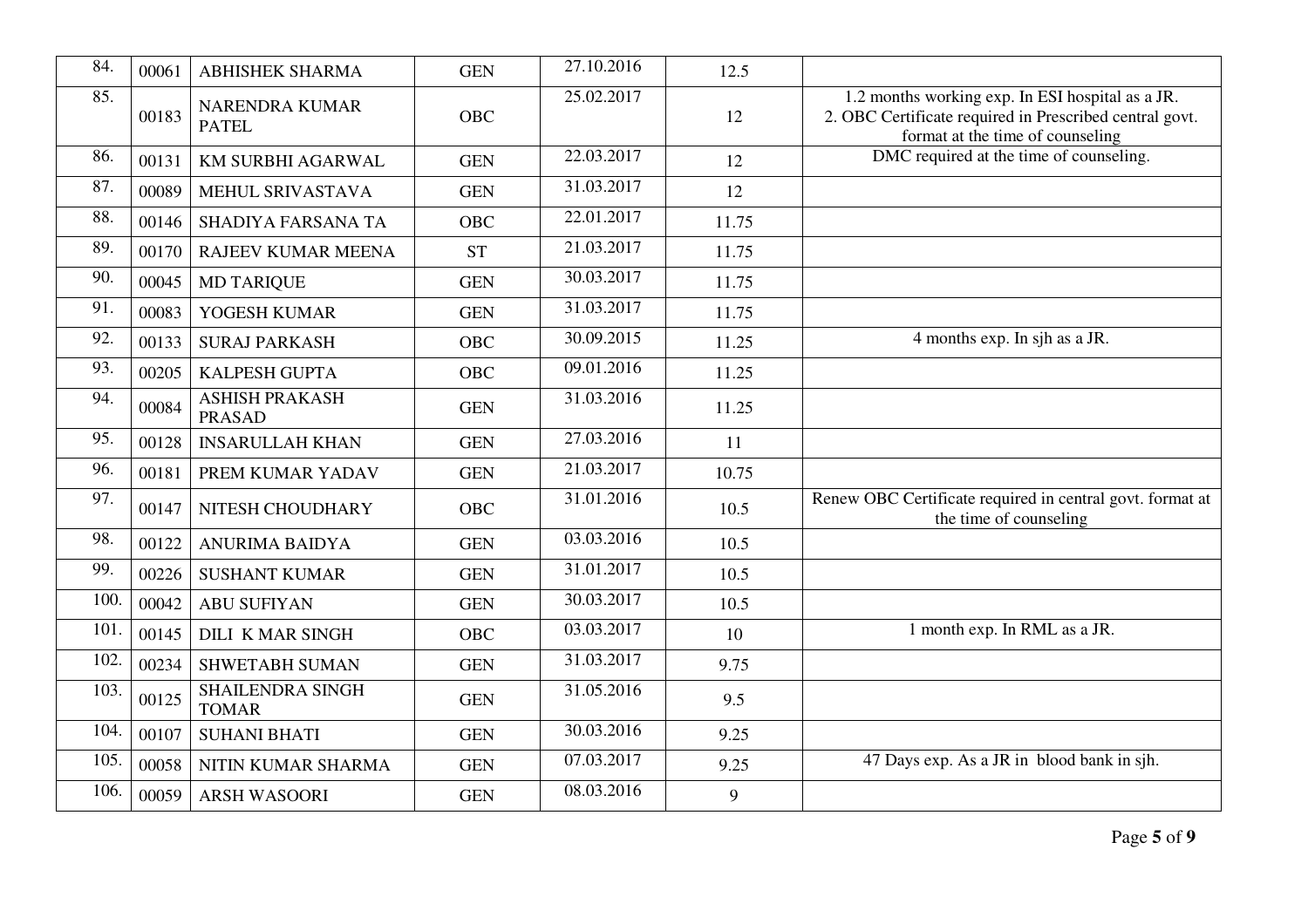| 107. | 00111 | <b>ELA TIWARI</b>                     | <b>GEN</b> | 28.03.2016 | 9              |                                                                                                                  |
|------|-------|---------------------------------------|------------|------------|----------------|------------------------------------------------------------------------------------------------------------------|
| 108. | 00175 | <b>ISHA PARUTHY</b>                   | <b>GEN</b> | 31.03.2016 | 9              | 1.3 months exp. In Sjh as a JR.<br>2. Photo not attached.                                                        |
| 109. | 00232 | RAVI PRATAP UDAWAT                    | <b>GEN</b> | 21.02.2017 | 9              | 1 DMC required at the time of counseling.<br>2. Exp. in BL Kapoor Hospital New Delhi 16.03.2017 to<br>31.05.2017 |
| 110. | 00052 | PARTHA TALAPATRA                      | <b>GEN</b> | 07.03.2017 | 8.75           |                                                                                                                  |
| 111. | 00179 | <b>NAVED SIDDIQUI</b>                 | <b>GEN</b> | 30.03.2017 | 8.75           |                                                                                                                  |
| 112. | 00206 | <b>SURBHI</b>                         | <b>GEN</b> | 31.03.2017 | 8.75           |                                                                                                                  |
| 113. | 00076 | <b>VIDHYA</b>                         | <b>GEN</b> | 15.05.2017 | 8.75           | DMC required at the time counseling.                                                                             |
| 114. | 00032 | <b>KABITA KUMARI</b>                  | <b>GEN</b> | 23.09.2015 | 8.5            |                                                                                                                  |
| 115. | 00161 | <b>RAJAT KUMAR</b>                    | <b>GEN</b> | 11.04.2017 | 8.5            | DMC required at the time of counseling.                                                                          |
| 116. | 00067 | <b>TARUN SHARMA</b>                   | <b>GEN</b> | 15.04.2017 | 8.5            |                                                                                                                  |
| 117. | 00230 | <b>AMIR KHAN</b>                      | <b>GEN</b> | 31.03.2017 | 8.25           |                                                                                                                  |
| 118. | 00023 | <b>MANKEERAT KAUR</b><br><b>MAHAL</b> | <b>GEN</b> | 31.03.2016 | 8              |                                                                                                                  |
| 119. | 00009 | <b>RISHI KUMAR SHARMA</b>             | <b>GEN</b> | 04.04.2016 | 8              |                                                                                                                  |
| 120. | 00060 | <b>ANJALI THAKUR</b>                  | <b>GEN</b> | 01.07.2015 | 7.75           | Working in Urology in sjh since 27.04.2017.                                                                      |
| 121  | 00182 | <b>KULWINDER KAUR</b>                 | <b>GEN</b> | 31.03.2016 | 7.75           |                                                                                                                  |
| 122  | 00018 | <b>SHISHIR CHUMBER</b>                | <b>GEN</b> | 31.03.2017 | 7.75           | Original DMC required at the time of Counselling.                                                                |
| 123. | 00166 | <b>TARUN CHAUDHARY</b>                | <b>GEN</b> | 31.03.2017 | 7.75           |                                                                                                                  |
| 124. | 00148 | PRIYANKA RANDHIRRAO<br><b>RAUT</b>    | <b>GEN</b> | 15.02.2016 | 7.25           |                                                                                                                  |
| 125. | 00200 | <b>NEELOFAR PASHA</b>                 | <b>GEN</b> | 12.10.2015 | 7.25           |                                                                                                                  |
| 126. | 00178 | <b>SHAZIA RASHID</b>                  | <b>GEN</b> | 30.03.2017 | $\overline{7}$ | DMC required at the time of counseling.                                                                          |
| 127. | 00081 | <b>MOHD AKMAL</b>                     | <b>GEN</b> | 08.04.2017 | 6.75           |                                                                                                                  |
| 128. | 00102 | <b>MANPREET KAUR</b>                  | <b>GEN</b> | 31.03.2016 | 6.75           | Working in sjh as a JR in Casualty since 01.05.2017 to<br>30.06.2017.                                            |
| 129. | 00046 | <b>CHANDAN SRIVASTAVA</b>             | <b>GEN</b> | 31.03.2017 | 6.5            |                                                                                                                  |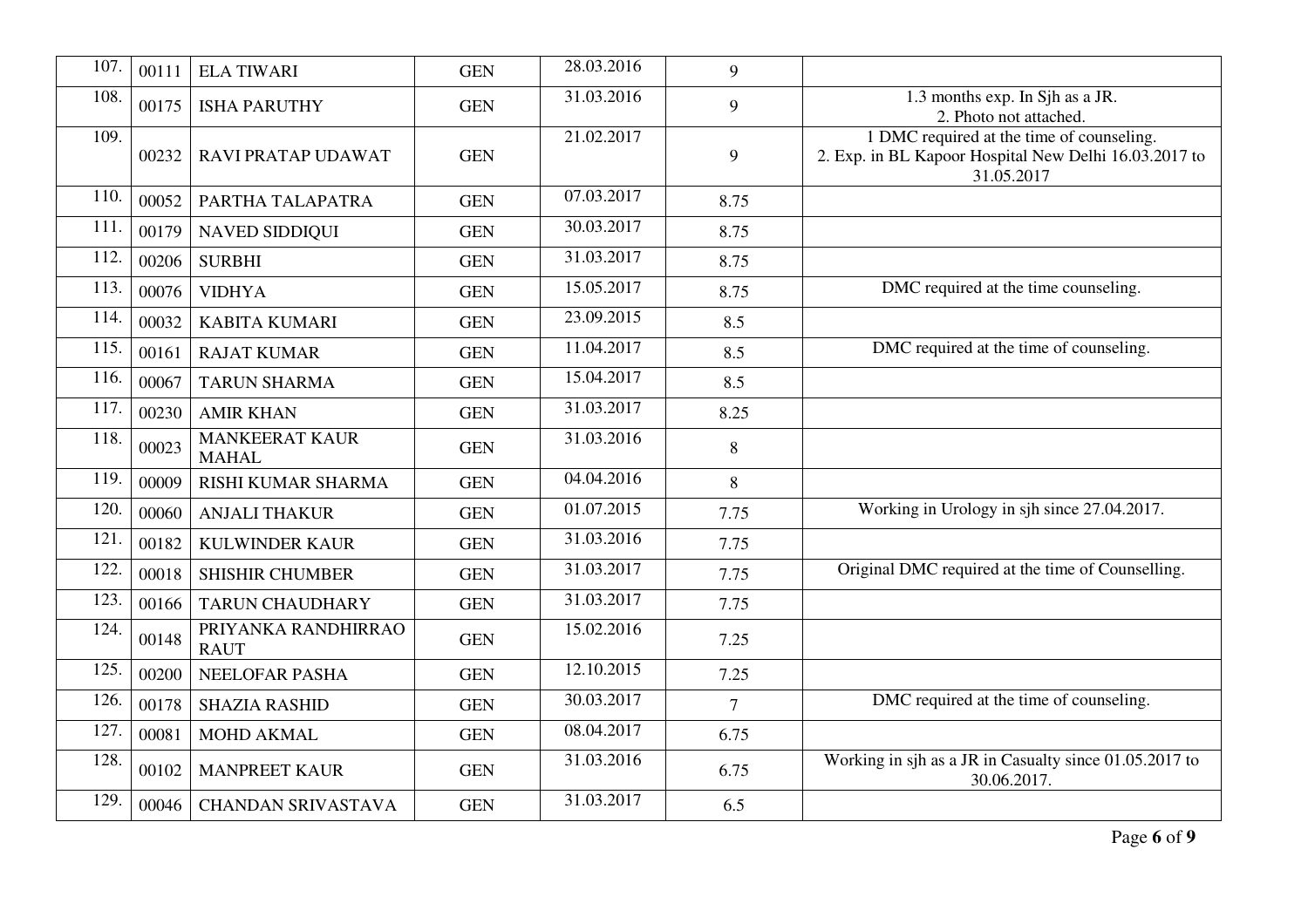| 130. | 00082 | <b>MALVIKA MEHTA</b>                  | <b>GEN</b> | 31.03.2017 | 6.5  |                                                                                  |
|------|-------|---------------------------------------|------------|------------|------|----------------------------------------------------------------------------------|
| 131. | 00165 | <b>MAHENDRA</b>                       | <b>GEN</b> | 25.03.2016 | 6.25 | 3, 1/2 months exp. In SJH as a JR.                                               |
| 132. | 00003 | NITIN CHANDWANII                      | <b>GEN</b> | 30.03.2016 | 5.75 |                                                                                  |
| 133. | 00080 | <b>KHYAATI YADAV</b>                  | <b>GEN</b> | 26.03.2016 | 5.75 |                                                                                  |
| 134. | 00164 | <b>TULIKA KAR</b>                     | <b>GEN</b> | 18.04.2017 | 5.75 |                                                                                  |
| 135. | 00101 | <b>RAJBIR SINGH</b>                   | <b>GEN</b> | 15.05.2017 | 5.25 | DMC required at the time of counseling.                                          |
| 136. | 00119 | VARTIKA DHANKAR                       | <b>GEN</b> | 02.08.2016 | 5.25 | 2 Months exp. In Paediatric & 5 months exp. In Burn &<br>Plastic in SJH as a JR. |
| 137. | 00139 | FARAH DEEBA KHAN                      | <b>GEN</b> | 07.09.2015 | 5.25 |                                                                                  |
| 138. | 00149 | <b>TANYA</b>                          | <b>GEN</b> | 30.06.2016 | 5.25 |                                                                                  |
| 139. | 00093 | <b>AZRANASEEM</b>                     | <b>GEN</b> | 31.03.2016 | 5    |                                                                                  |
| 140. | 00104 | <b>RUCHI</b>                          | <b>GEN</b> | 19.01.2017 | 4.75 |                                                                                  |
| 141  | 00191 | <b>INTEKHAB ALAM</b>                  | <b>GEN</b> | 31.03.2017 | 4.75 |                                                                                  |
| 142. | 00113 | SH*BNAM                               | <b>GEN</b> | 31.03.2017 | 4.5  |                                                                                  |
| 143. | 00180 | <b>AMAN CHAWLA</b>                    | <b>GEN</b> | 31.12.2016 | 4.5  |                                                                                  |
| 144. | 00062 | <b>MONALISA</b>                       | <b>GEN</b> | 31.01.2017 | 4.25 | Working in Cardiology in sjh since 06.03.2017.                                   |
| 145. | 00143 | <b>ABHISHEK KUMAR</b><br><b>SINGH</b> | <b>GEN</b> | 17.12.2015 | 4.25 |                                                                                  |
| 146. | 00024 | <b>PARMINDER KAUR</b>                 | <b>GEN</b> | 31.03.2016 | 3.75 |                                                                                  |
| 147. | 00085 | <b>ANKIT PRAKASH</b>                  | <b>GEN</b> | 31.03.2016 | 3.75 |                                                                                  |
| 148. | 00121 | DR CHAKRAWARTI<br><b>SHARMA</b>       | <b>GEN</b> | 23.02.2017 | 3.75 |                                                                                  |
| 149. | 00218 | <b>NANCY</b>                          | <b>GEN</b> | 31.03.2016 | 3.75 |                                                                                  |
| 150. | 00229 | <b>ABHISHEK ROY</b>                   | <b>GEN</b> | 25.03.2016 | 3.5  |                                                                                  |
| 151. | 00116 | <b>AVANTIKA GUPTA</b>                 | <b>GEN</b> | 04.10.2015 | 3.25 | 3 Months working exp. In GTB as a JR.                                            |
| 152. | 00216 | <b>NOMITA</b>                         | <b>GEN</b> | 31.03.2016 | 3.25 |                                                                                  |
| 153. | 00123 | <b>SUNANDA KUMARI</b>                 | <b>GEN</b> | 18.03.2017 | 2.75 |                                                                                  |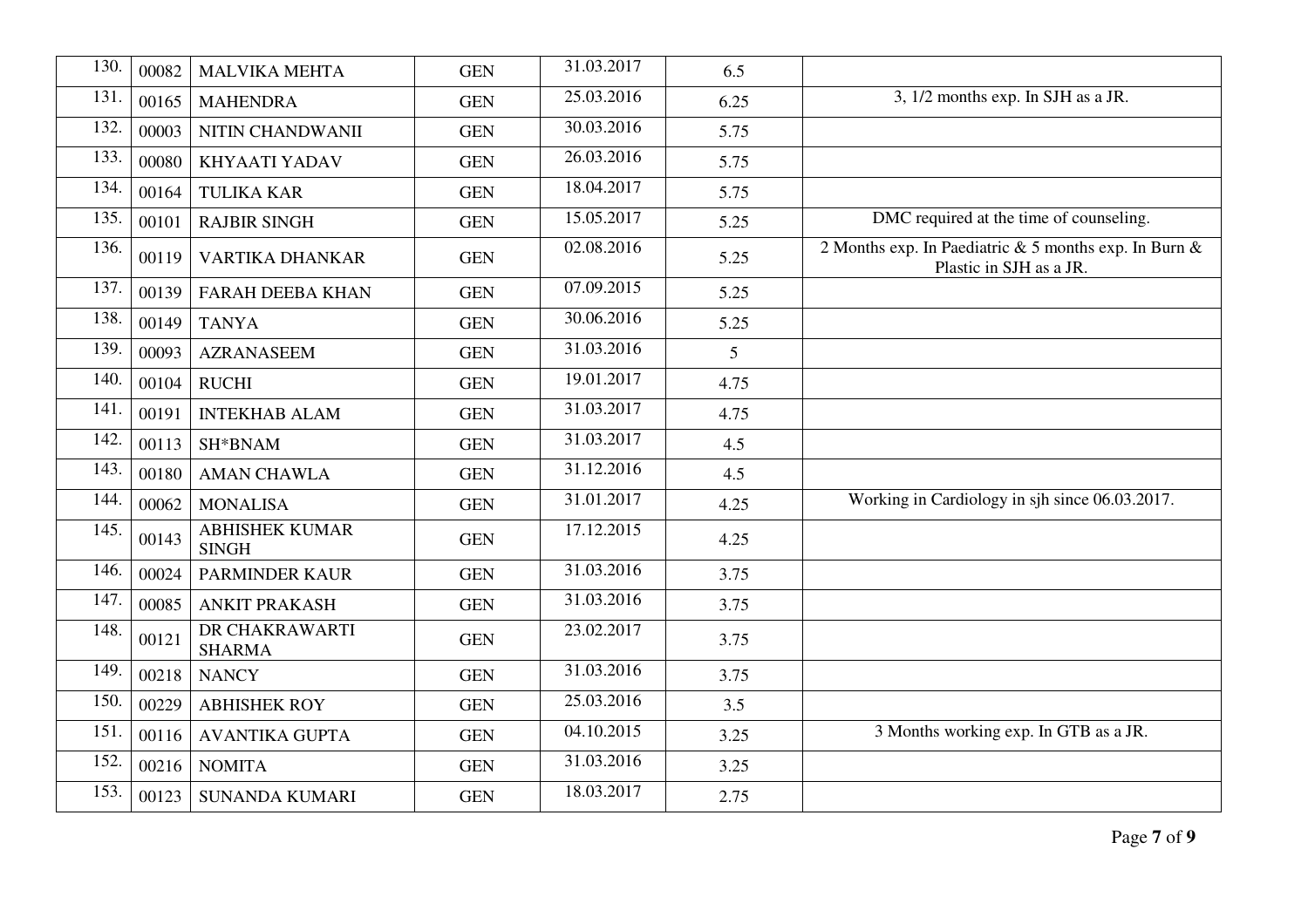| 154. | 00213 | <b>JAVED KHAN</b>                  | <b>GEN</b> | 31.08.2016 | 2.5  | 3 months working exp. In sjh as a JR.                                                                                          |
|------|-------|------------------------------------|------------|------------|------|--------------------------------------------------------------------------------------------------------------------------------|
| 155. | 00199 | DIPSHIKHA CHAURASIA                | <b>GEN</b> | 08.03.2016 | 1.75 |                                                                                                                                |
| 156. | 00078 | <b>VIJAY KUMAR</b>                 | <b>OBC</b> | 31.01.2017 | 8.5  |                                                                                                                                |
| 157. | 00211 | <b>JUVERIA IFTAKHAR</b>            | <b>OBC</b> | 09.03.2016 | 8    |                                                                                                                                |
| 158. | 00103 | SIDDHARTH MOHAN                    | <b>OBC</b> | 15.05.2017 | 8    | OBC Certificate required in central govt. format at the<br>time of counseling.                                                 |
| 159. | 00110 | TRIBHUWAN BIHARI<br><b>PATEL</b>   | <b>OBC</b> | 15.11.2016 | 7.75 |                                                                                                                                |
| 160. | 00168 | <b>SHAKEEBA PARVEEN</b>            | <b>OBC</b> | 19.04.2016 | 7.5  | Renew OBC Certificate required in central govt. format at<br>the time of counseling                                            |
| 161. | 00087 | <b>SOMA SUNDARAM</b>               | OBC        | 31.03.2016 | 6.75 | OBC certificate required in central govt. format at the<br>time of counseling.                                                 |
| 162. | 00152 | <b>ABHISHEK YADAV</b>              | <b>OBC</b> | 08.10.2016 | 6.75 | 1. 1 month exp. In<br>SJH as a JR.<br>2. OBC Certificate required in central govt. format at the<br>time of counseling         |
| 163. | 00197 | <b>JAGDISH PRASAD OLA</b>          | <b>OBC</b> | 02.03.2017 | 6.5  | DMC required at the time of counseling.                                                                                        |
| 164. | 00070 | MOHDSHAHBAZSAIFI                   | <b>OBC</b> | 18.03.2016 | 6.25 | Renew OBC required at the time of Counselling.                                                                                 |
| 165. | 00088 | <b>AMAR KUMAR</b>                  | <b>OBC</b> | 01.06.2016 | 5    |                                                                                                                                |
| 166. | 00031 | <b>MUNIM TOMAR</b>                 | <b>OBC</b> | 21.03.2017 | 4.25 | 1. OBC in central Govt. format required at the time<br>counseling.<br>2. Working in Sjh in Psychiatry Deptt. Since 06.05.2017. |
| 167. | 00053 | <b>VIKAS KUMAR</b>                 | <b>OBC</b> | 08.03.2016 | 2.25 | 1. OBC in central Govt. format required at the time<br>counseling.<br>2. 6 monts exp. In SIC(Anaes) Deptt. In sjh.             |
| 168. | 00151 | SIDDHESH GAJENDRA<br><b>JADHAV</b> | <b>OBC</b> | 28.02.2017 | 1.75 | 1. DMC required at the time of counseling.<br>2. OBC Certificate required in central govt. format at the<br>time of counseling |
| 169  | 00221 | <b>ADITI BHATI</b>                 | <b>OBC</b> | 02.05.2017 | 1.5  | DMC required at the time of counseling.                                                                                        |
| 170. | 00106 | NARENDRA NATH                      | <b>SC</b>  | 13.10.2015 | 8.25 |                                                                                                                                |
| 171. | 00005 | <b>SUSHANTA DAS</b>                | <b>SC</b>  | 07.03.2017 | 6.25 |                                                                                                                                |
| 172. | 00006 | SHEFALI GAUTAM                     | <b>SC</b>  | 31.03.2017 | 4.5  |                                                                                                                                |